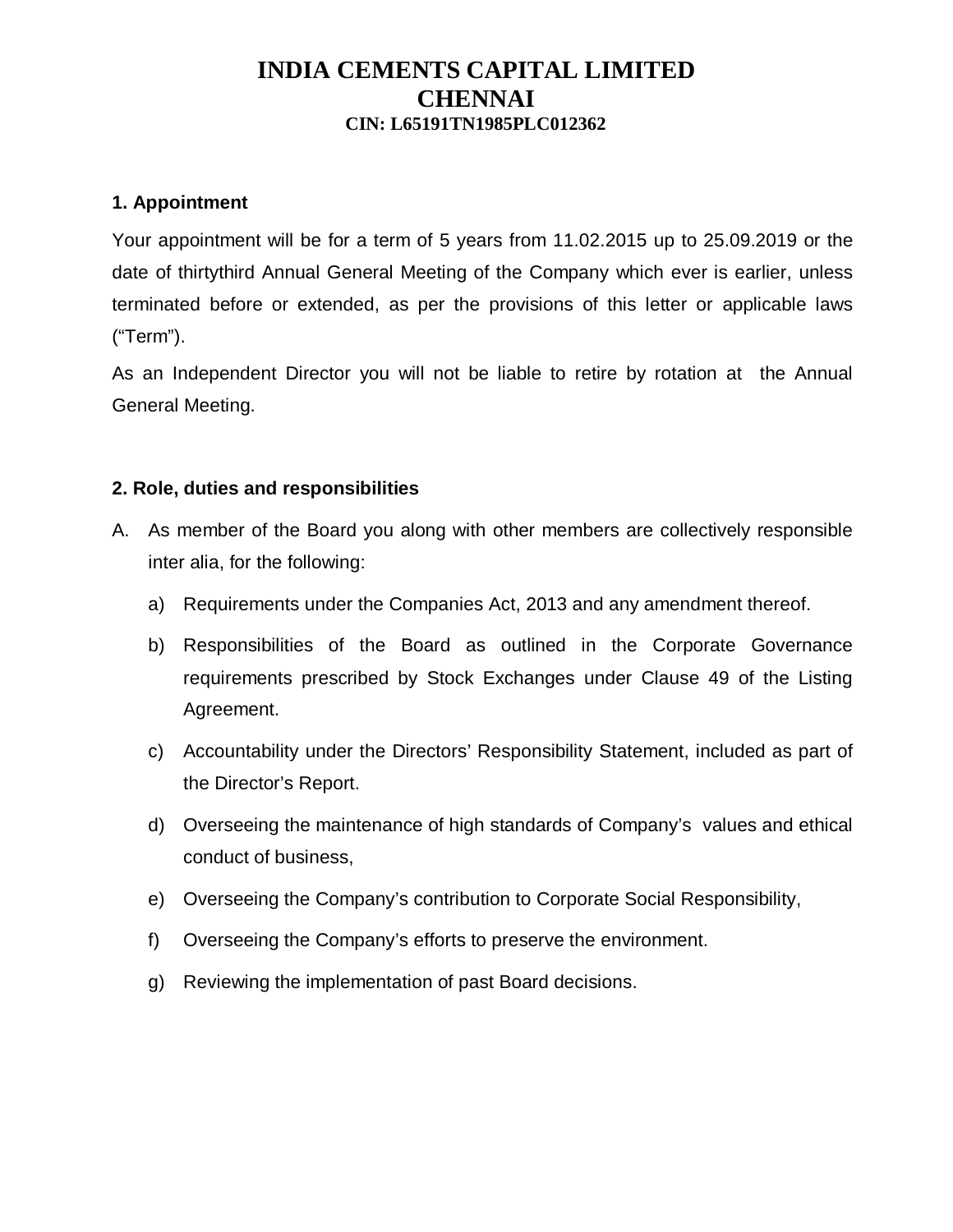- B. You shall abide by the 'Code for Independent Directors' as outlined in Schedule IV to Section 149(8) of the Act and duties of directors as provided in the Act (including Section 166) and in Clause 49 of the Listing Agreement .
- C. You shall inter alia, provide guidance in the area of your expertise.

### **3. Code of Conduct & Insider Trading Regulations**

You agree to comply with the Code of Conduct for Directors. The 'Code of Conduct for Directors and Senior Management' approved by the Board has already been provided to you.

We also draw your attention to the applicability of SEBI (Prohibition of Insider Trading) Regulations, 1992 and ICCL Code of Conduct for Prevention of Insider Trading. In terms of these regulations, the Company shall intimate to you, in advance, the closure of trading windows from time to time. During window closure period, the trading in India Cements Capitals' Shares is prohibited and accordingly you are required to comply.

#### **4. Time Commitment**

You as an independent director agree to devote such time as is reasonable and necessary for the proper performance of your role, duties and responsibilities.

### **5. Remuneration**

As an Independent Director you shall be paid sitting fees for attending the meetings of the Board and the Committees of which you are a member as fixed by the Board from time to time besides reimbursement of any expenditure incurred by you for attending Board/ Committee meetings, Annual General Meetings, Extraordinary General Meetings, court convened meetings, meetings with shareholders/ creditors/ management, site visits, programs etc. and for obtaining, subject to prior consultation with the Board, professional advice from independent advisors in furtherance of your duties as an Independent Director.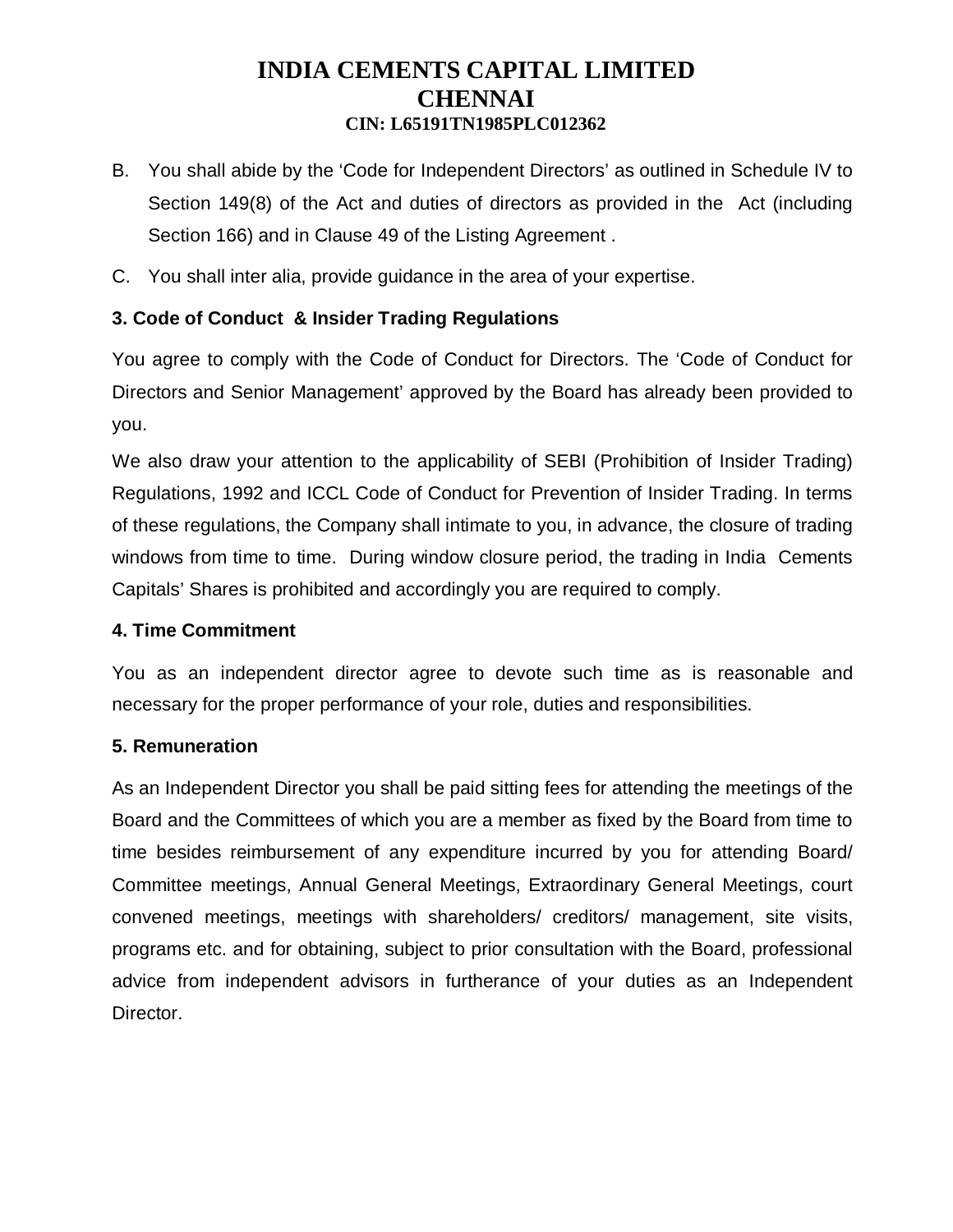#### **6. Performance Appraisal**

The evaluation of the performance of the Board as a whole, Board Committees and Directors including independent directors like you will be carried out as prescribed in the Companies Act, 2013.

#### **7. Disclosures, other directorships and business interests**

During your term of office, you agree to promptly notify the Company of any change in your directorships / memberships and provide such other disclosures and information as may be required under applicable laws. You also agree that upon becoming aware of any potential conflict of interest with your position as an Independent Director of the Company, you shall promptly disclose the same to the Chairman and the Company Secretary.

During your term, you also agree to promptly provide a declaration under Section 149(7) of the Act every year and upon any change in circumstances which may affect your status as an Independent Director.

In terms of Sections 170 and 184 of the Companies Act, 2013, you need to send periodical disclosures containing specified personal details, shareholding particulars, directorships of other companies and such other details to the Company.

#### **8. Change of Address**

During your term, you shall promptly intimate the Company and the Registrar of Companies in the prescribed manner, of any change in your registered address or other contact details provided to the Company.

#### **9. Termination**

Your directorship on the Board of the Company shall terminate or cease in accordance with law. Apart from the grounds of termination as specified in the Act, your directorship may be terminated for violation of any provision of the Code of Conduct or Insider Trading Regulations as applicable to Directors.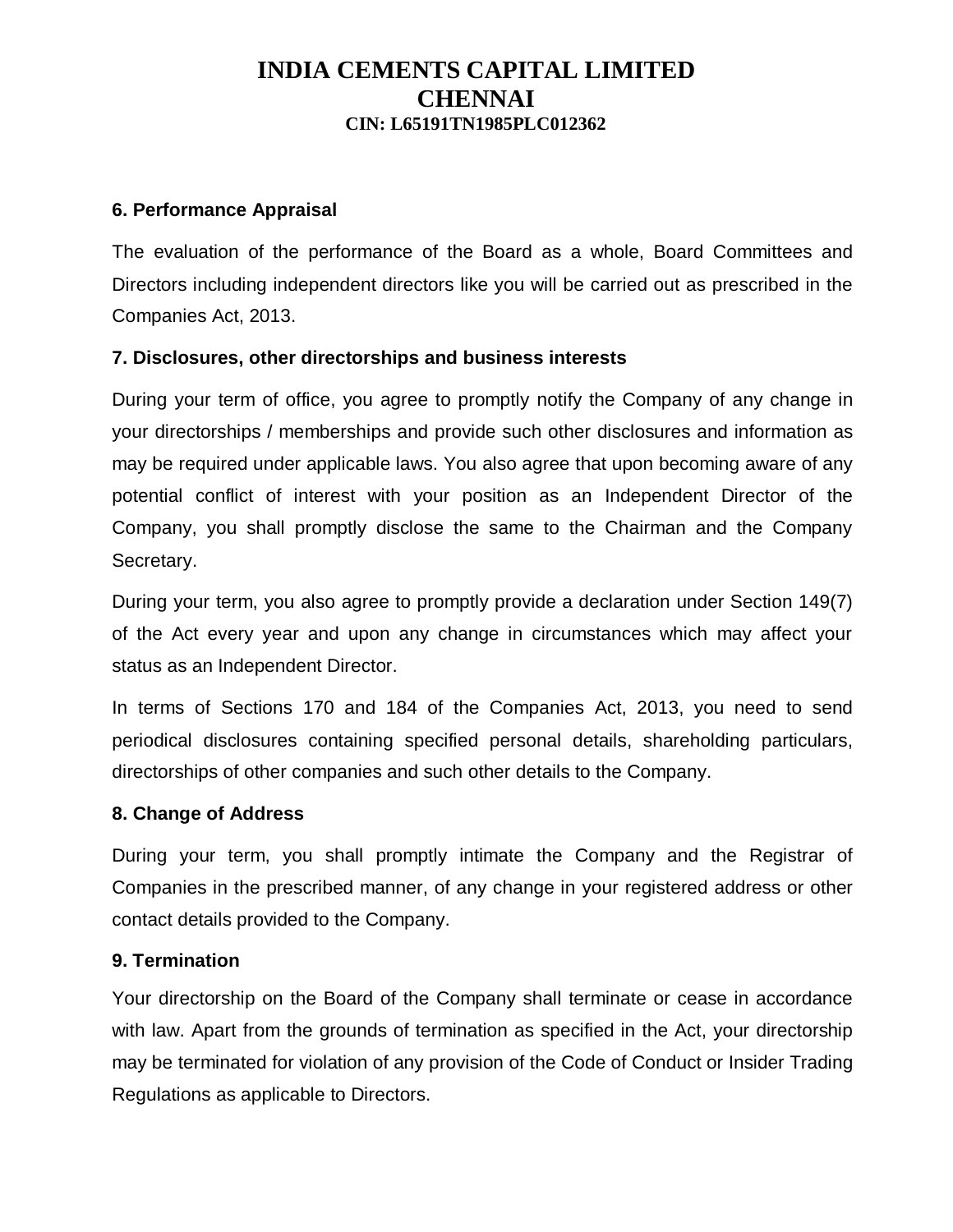You may resign from the directorship of the Company by giving a notice in writing to the Company stating the reasons for resignation and also to Registrar of Companies (RoC). The resignation shall take effect from the date on which the notice is received by the Company or the date, if any, specified by you in the notice, whichever is later.

If at any stage during your term, there is a change affecting your status as an Independent Director as envisaged in Section 149(6) of the Act or, you fail to meet the criteria for "independence" under the provisions of Clause 49 of the Listing Agreement, you agree to promptly submit your resignation as Independent Director, to the Company with effect from the date of such change.

### **10. Co-operation**

In the event of any claim or litigation against the Company, based upon any alleged conduct, act or omission on your part during your term, you agree to render all reasonable assistance and co-operation to the Company and provide such information and documents as are necessary and reasonably requested by the Company or its counsel.

#### **11. Miscellaneous**

This letter represents the entire understanding and constitutes the whole agreement, in relation to your appointment and supersedes any previous agreement between yourself and the Company with respect thereto and without prejudice to the generality of the foregoing, excludes any warranty, condition or other undertaking implied at law or by custom.

No waiver or modification of this letter shall be valid unless made in writing and signed by you and the Company.

As per the provisions of the Companies Act, 2013 and Clause 49 of the Listing Agreement, this letter along with your detailed profile shall be disclosed on the website of the Company and the relevant stock exchange.